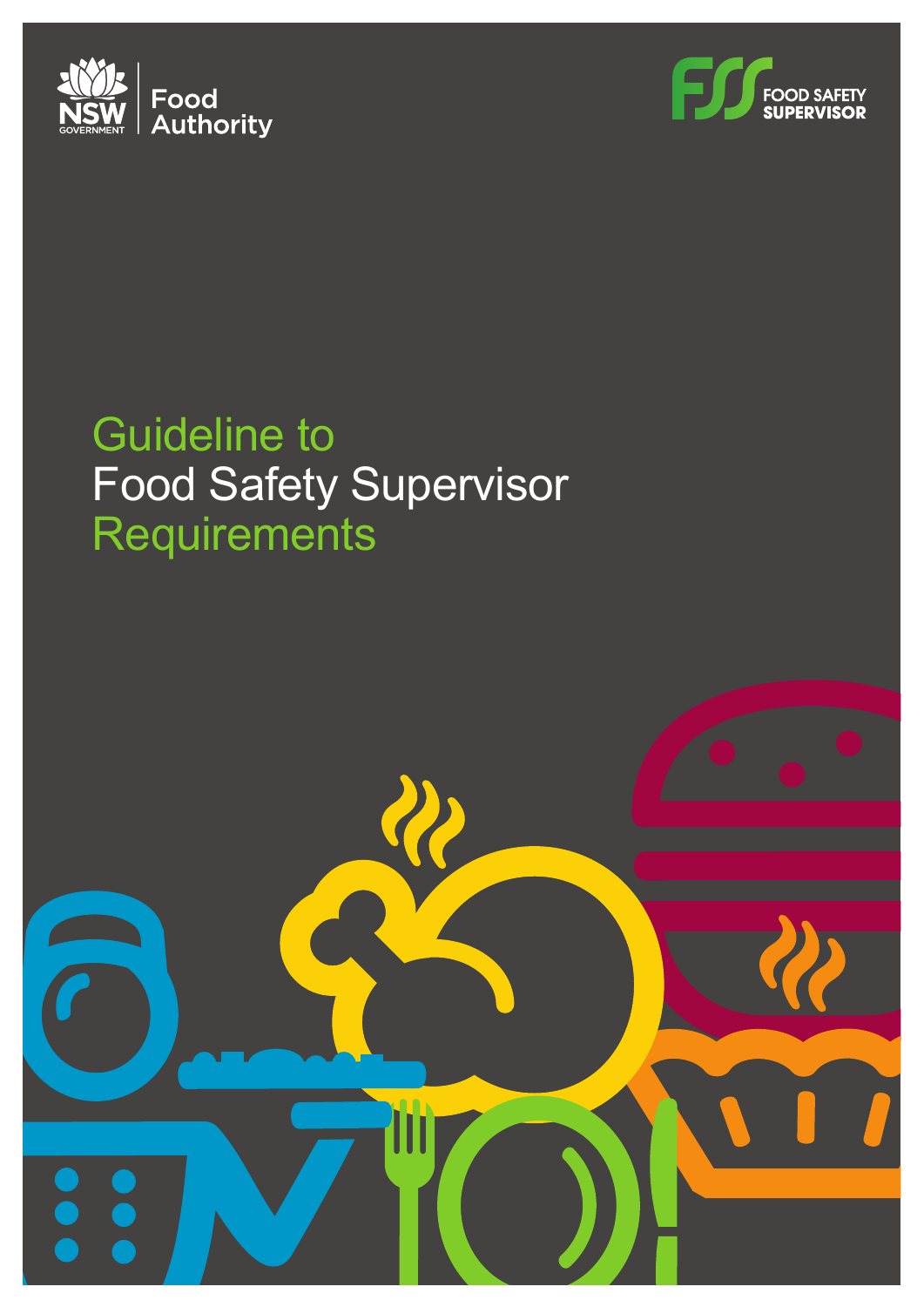## The Food Safety Supervisor (FSS)

### **Why is a Food Safety Supervisor important?**

Food laws in NSW require certain food businesses in the hospitality and retail food service sector to appoint at least one trained FSS.

The aim of an FSS is to prevent individuals from becoming ill from food poisoning as a result of incorrect handling and preparation of food.

Statistics show that incorrect food handling practices in retail food businesses account for more than onethird of foodborne illness outbreaks in NSW, costing the community hundreds of millions of dollars each year in healthcare and lost revenue.

Appointing an FSS gives food businesses a better level of onsite protection for food safety, and gives consumers peace-of-mind when dining out or buying food in NSW.

#### **Who needs a Food Safety Supervisor?**

The FSS requirements apply to businesses that process or sell food at the retail level, eg food that is:

- ready-to-eat,
- potentially hazardous (requires temperature control), and
- not sold and served in the supplier's original packaging.

These businesses include:

- Restaurants
- Cafés
- Takeaway shops
- Caterers (eg process and serve food at one fixed location)
- Mobile caterers (eg process and transport food to more than one location)
- **Bakeries**
- Pubs
- Clubs
- Hotels
- Temporary premises (eg food market stalls)
- Mobile food vendors (eg process and sell food from a van)
- Supermarket hot food sales (eg hot chicken)

Certain food businesses do not require an FSS. See the Food Authority's website **[foodauthority.nsw.gov.au](https://www.foodauthority.nsw.gov.au/)** for details.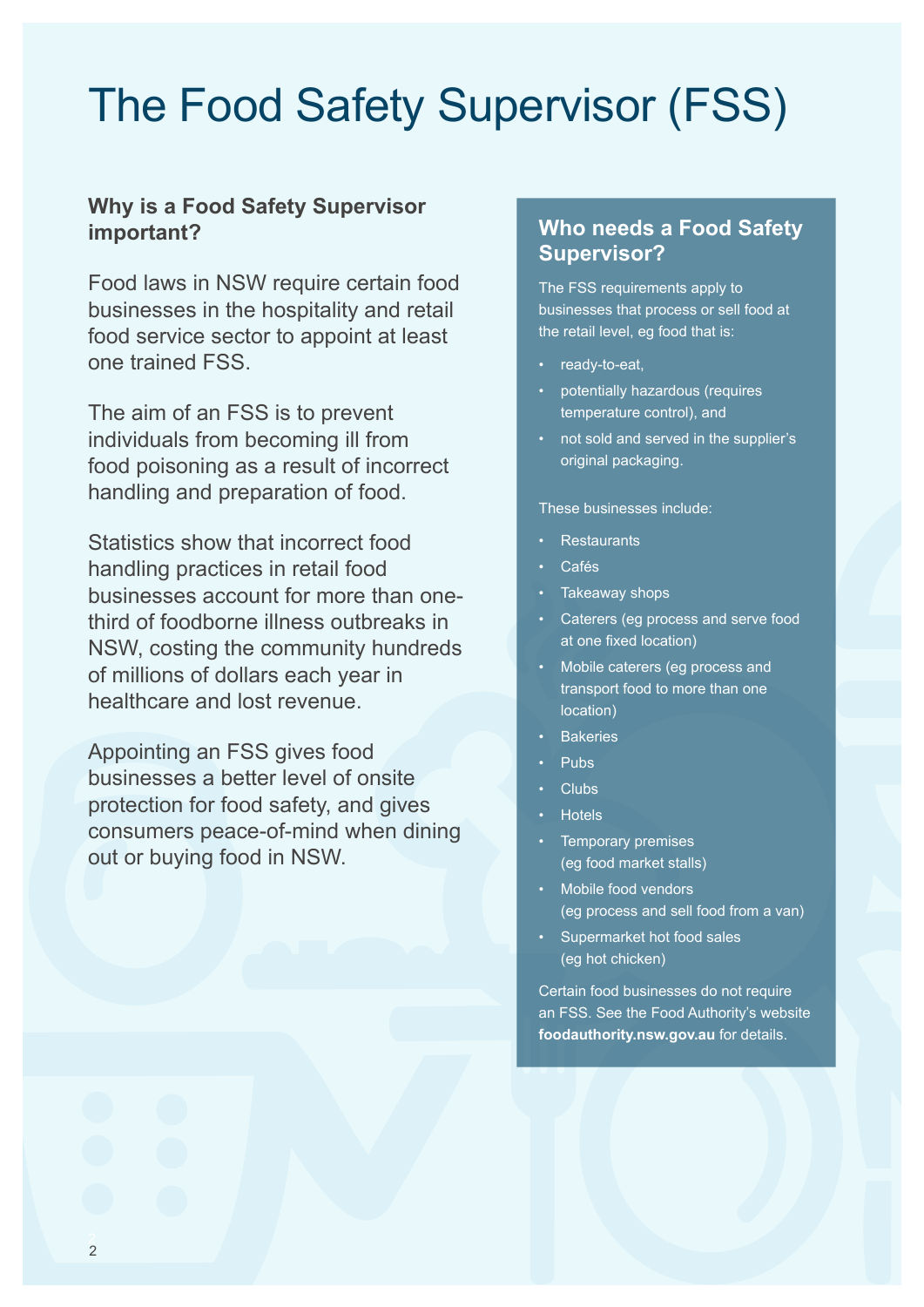

### **What is a Food Safety Supervisor?**

A Food Safety Supervisor is a person who:

- is trained to recognise and prevent risks associated with food handling in a retail food business
- holds a current FSS certificate (no more than five years old),
- is not an FSS for any other food premises or mobile catering business, and
- can train and supervise other people in the business about safe food handling practices.

### **How many Food Safety Supervisors do I need?**

Businesses need to appoint at least one FSS per premises. Businesses can have more than one FSS at the same premises if they wish to.

Businesses with several premises cannot use the same FSS for each premises. They must nominate a different FSS for each premises.

**Example:** A chain of chicken shops operates a number of premises in NSW. The business needs to appoint a different FSS for each store.

Mobile caterers are not required to appoint an FSS for each premises they go to, but must appoint at least one FSS for the mobile catering business.

**Example:** A mobile caterer provides catering services for several events at different locations on the same day. The caterer does not need to appoint an FSS for each location. The caterer just needs one FSS for the catering business.

### **Who can be a Food Safety Supervisor?**

The FSS is nominated by the owner of a food business and may be the business owner, manager, employee (eg chef) or an external contractor (eg a person contracted to perform food service operations as part of a food business), provided they meet the criteria detailed on the previous page. For a small business, it may be most appropriate for the business owner to be the FSS.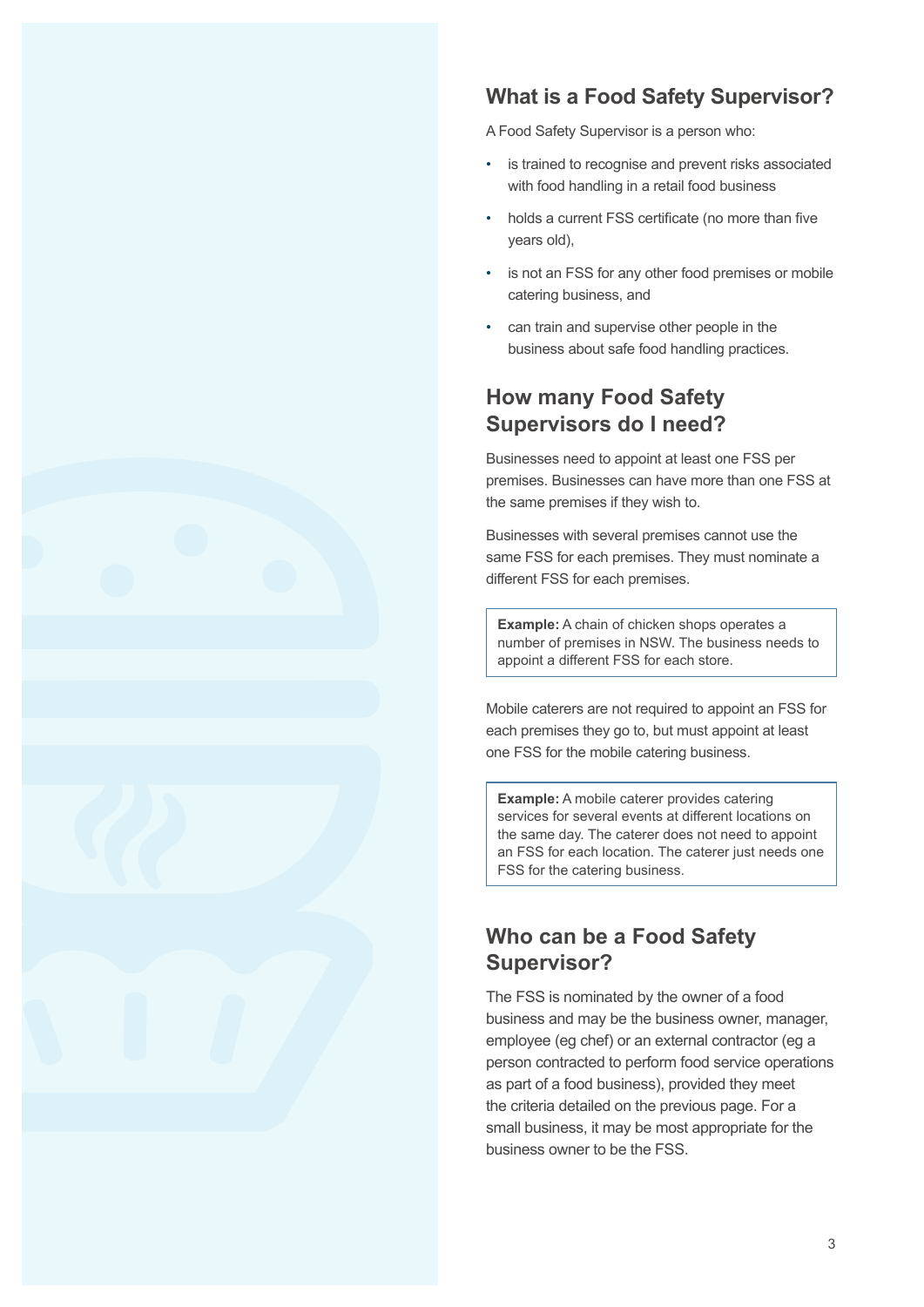### **Does the Food Safety Supervisor have to be at the business all the time?**

No, although it is best practice that the FSS be on the premises at all times when food handling is being undertaken. If the FSS is away (eg not on shift, on leave, sick), the business must still maintain food safety. The FSS can facilitate this by:

- sharing food safety knowledge with other staff
- displaying signage and posters with key food safety messages
- developing work instructions that staff can follow to continue handling food safely

Larger businesses that operate longer hours may choose to nominate several people to be trained and appointed as an FSS, to help cover shift work and leave.

### **When do I have to appoint my Food Safety Supervisor?**

Businesses must appoint an FSS from the time food is first handled and sold.

### **What if a Food Safety Supervisor leaves?**

The business owner must appoint a new Food Safety Supervisor within 30 operational days (ie days that food is processed and sold) of that FSS leaving, or ceasing to act in that role.

### **Is the Food Safety Supervisor solely responsible for food safety in a food business?**

No. Everyone who works in a food business has a responsibility to handle food safely.

#### Business owners/proprietors

- need to put into place effective food safety processes
- need to notify their food business with the local council
- need to ensure their business complies with the Food Standards Code and other food safety requirements
- need to appoint an FSS
- will continue to be liable, as at present, if a food safety breach does occur
- ensure a copy of the FSS certificate is kept on the premises at all times

#### Food handlers

• must have the skills and knowledge relevant to their food duties to keep food safe (eg a chef will need greater food safety skills and knowledge than a waiter or kitchen hand)

#### Food Safety Supervisor

- nominated by the business owner and works under the direction of the owner
- supervises food handling in the business to make sure it is being done safely
- needs to understand the overall food safety processes of the business as it applies to all staff

### **What if a Food Safety Supervisor changes their name, or damages or loses their certificate?**

If a Food Safety Supervisor's contact details change (eg name) the FSS should first contact the RTO that issued the original FSS certificate to request a new certificate. The FSS will need to find out from the RTO what documentation must be submitted before a certificate is reissued.

If an FSS certificate is lost or damaged, the RTO that issued the certificate will be able to issue a replacement. If the RTO that issued the certificate has ceased to operate or is no longer approved under the FSS program, then the Food Authority is able to issue a replacement certificate.

The business and FSS should act as soon as possible to replace an FSS certificate, as it is a legal requirement that all businesses that require a FSS keep a copy of the certificate on the premises.

Note: RTOs may charge a fee for the reissue of an FSS certificate. The cost is set by the RTO and not the Food Authority.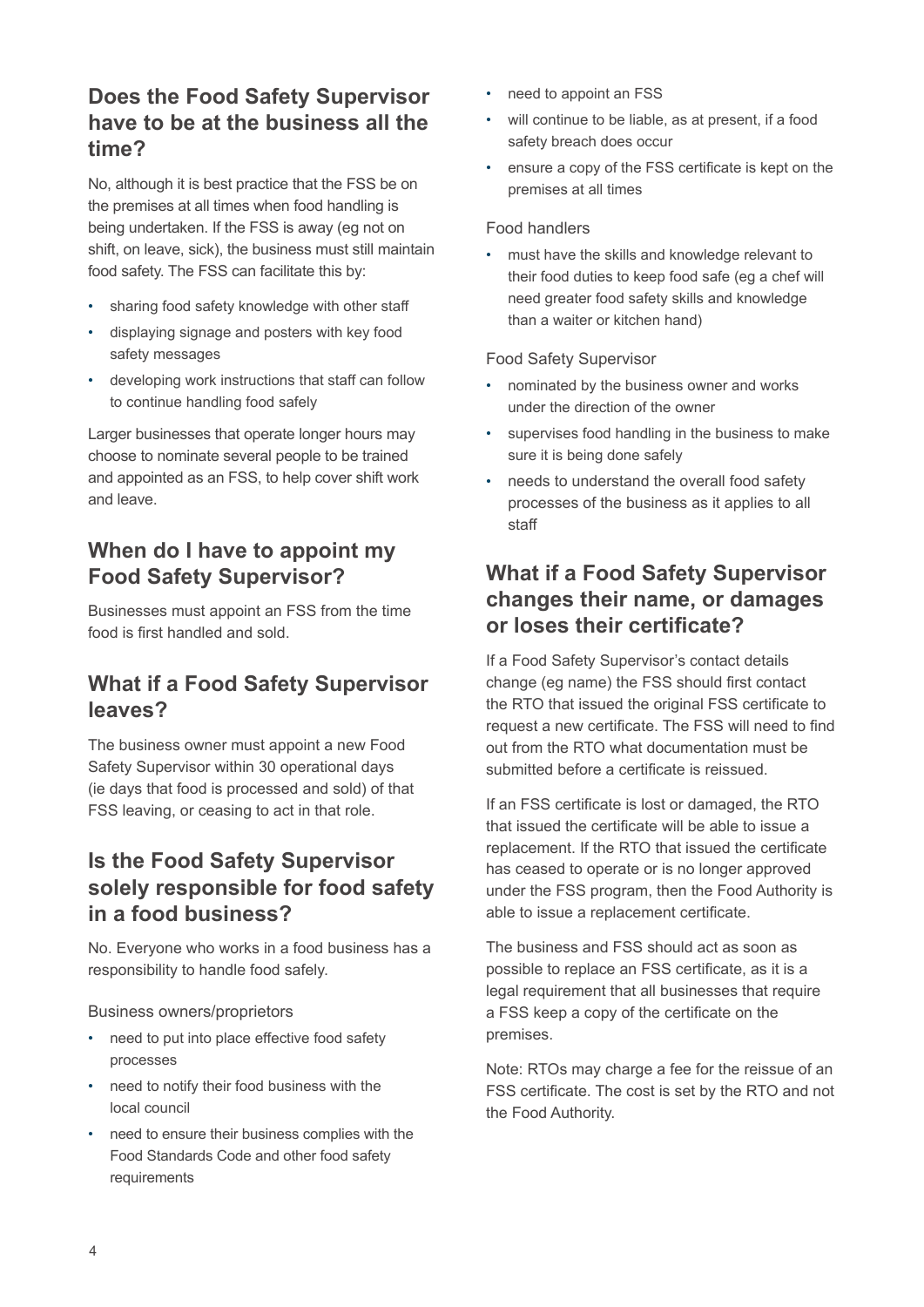## Food Safety Supervisor certificate

The FSS certificate is issued by an approved RTO in addition to the Statement of Attainment after successful completion of the training requirements.

An FSS certificate states that the person it is issued to is qualified to be a Food Safety Supervisor.

The FSS certificate is valid for five years from the date of issue.

It is a legal requirement that all businesses keep a copy of their FSS certificate on the premises and produce it for inspection on request by an authorised officer. The Food Authority encourages businesses to display their FSS certificate.





## Penalties for noncompliance

There are two offences that carry penalties if a business does not comply.

Issue of a penalty notice for any of the following offences can be up to \$330 for an individual (eg sole trader) and \$660 for a registered company.

These offences can also be prosecutable in serious cases. Refer to the *Food Act 2003* for the maximum penalties that apply.

#### **Fail to appoint a Food Safety Supervisor**

Business does not appoint at least one FSS per premises (or per business for mobile caterers) within 30 days of the original FSS ceasing to act in that role

**Fail to keep a copy of the FSS certificate on the premises and produce it for inspection**

Business does not keep a copy of the FSS certificate on the premises and does not produce it for inspection on request by an authorised officer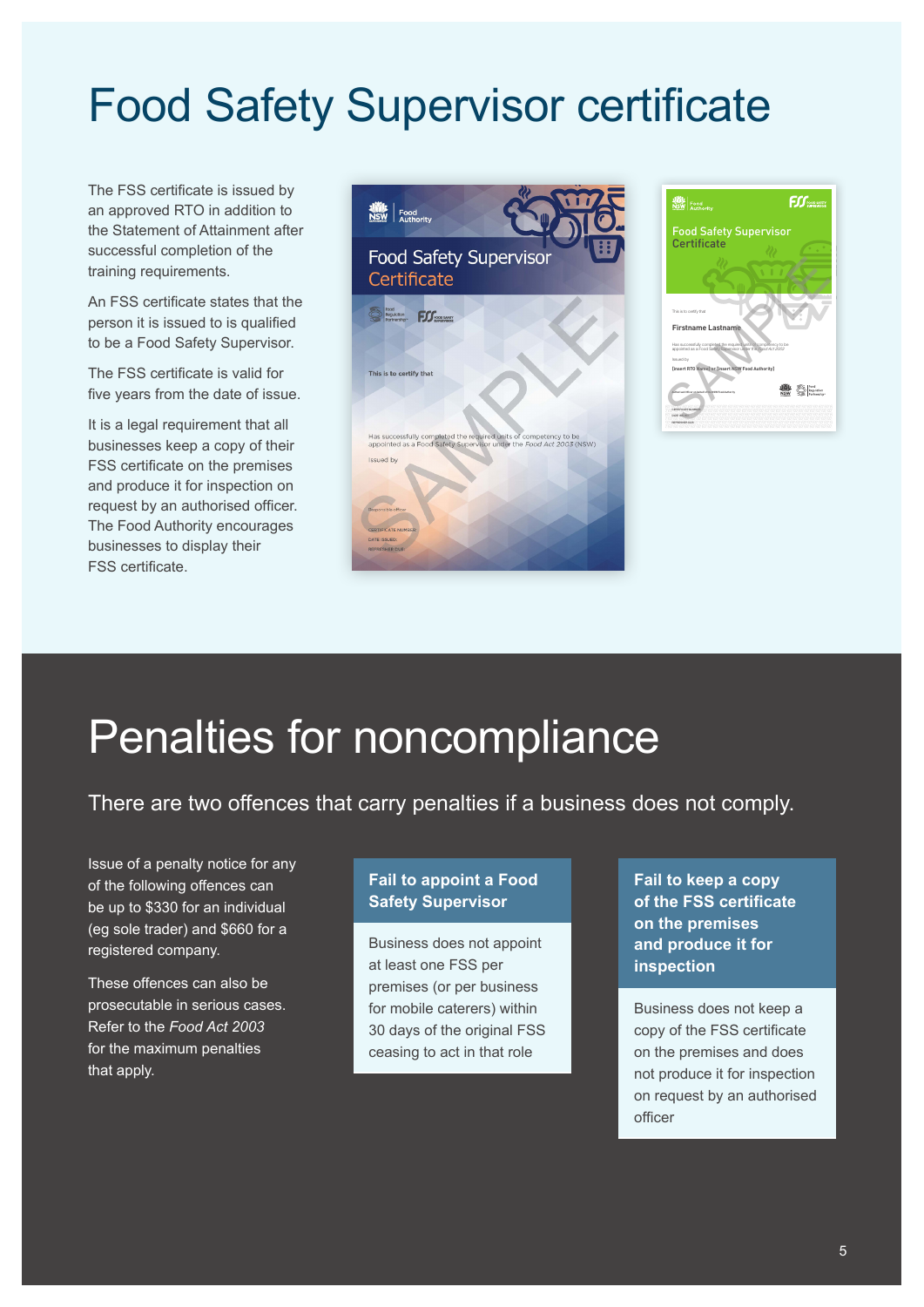# Training requirements

Food Safety Supervisors will need to complete training in units of competency within the Vocational Education and Training (VET) system, and hold a current FSS certificate. The legislation also requires recertification training every five years.

The FSS must complete two hospitality units or one retail unit as detailed below.

| Food<br>business                          | Previous unit<br>of competency<br>code | Previous unit<br>of competency<br>name | Current unit<br>of competency.<br>code | Current unit<br>of competency<br>name       |
|-------------------------------------------|----------------------------------------|----------------------------------------|----------------------------------------|---------------------------------------------|
| Hospitality<br>and retail<br>food service | Two hospitality units:                 |                                        |                                        |                                             |
|                                           | SITXFSA101                             | Follow workplace hygiene procedures    | SITXFSA001                             | Use hygiene practices for food safety       |
|                                           | SITXFSA201                             | Implement food safety procedures       | SITXFSA002                             | Participate in safe food handling practices |
|                                           | <b>OR</b>                              |                                        |                                        |                                             |
|                                           | One retail unit:                       |                                        |                                        |                                             |
|                                           | SIRRFSA001A                            | Apply retail food safety practices     | SIRRFSA001                             | Handle food safety in a retail environment  |

Businesses should choose the competencies that are more relevant to their business type (e.g. a fast food chain can be considered as a retail business; a restaurant or café can be considered as a hospitality business).

There is no requirement for the FSS to undertake units beyond the minimum competencies listed above.

The units of competency must incorporate key focus areas as determined by the NSW Food Authority and listed on its website. These focus areas include allergen management, cleaning and sanitising, and safe egg handling. The focus areas have been developed in response to common high risk food safety issues in the retail and hospitality sectors.

### **Where can the FSS be trained?**

Training will only be recognised if it is delivered by a Registered Training Organisation (RTO) that has been approved by the Food Authority.

RTOs approved to deliver the Food Safety Supervisor training and issue FSS certificates are published on the Food Authority's website. Businesses can also contact the council to find out where the nearest approved RTO is.

### **What is an RTO?**

A Registered Training Organisation (RTO) is registered by state and territory training authorities to deliver nationally recognised training, and/or conduct assessments to issue nationally recognised qualifications.

RTOs may include government departments, TAFE colleges, adult and community education providers, private providers, community organisations, schools, higher education institutions, industry bodies or other organisations meeting the registration requirements.

### **How is the training delivered and how long will it take?**

The FSS training can generally be completed in one full day (i.e. face-to-face training). However, the duration of the course will depend on the type of delivery option offered by approved RTOs. RTOs must issue FSS certificates within 10 working days of successfully completing the course.

The various delivery options offered can include:

- face-to-face
- online
- workplace based
- correspondence
- a combination of the above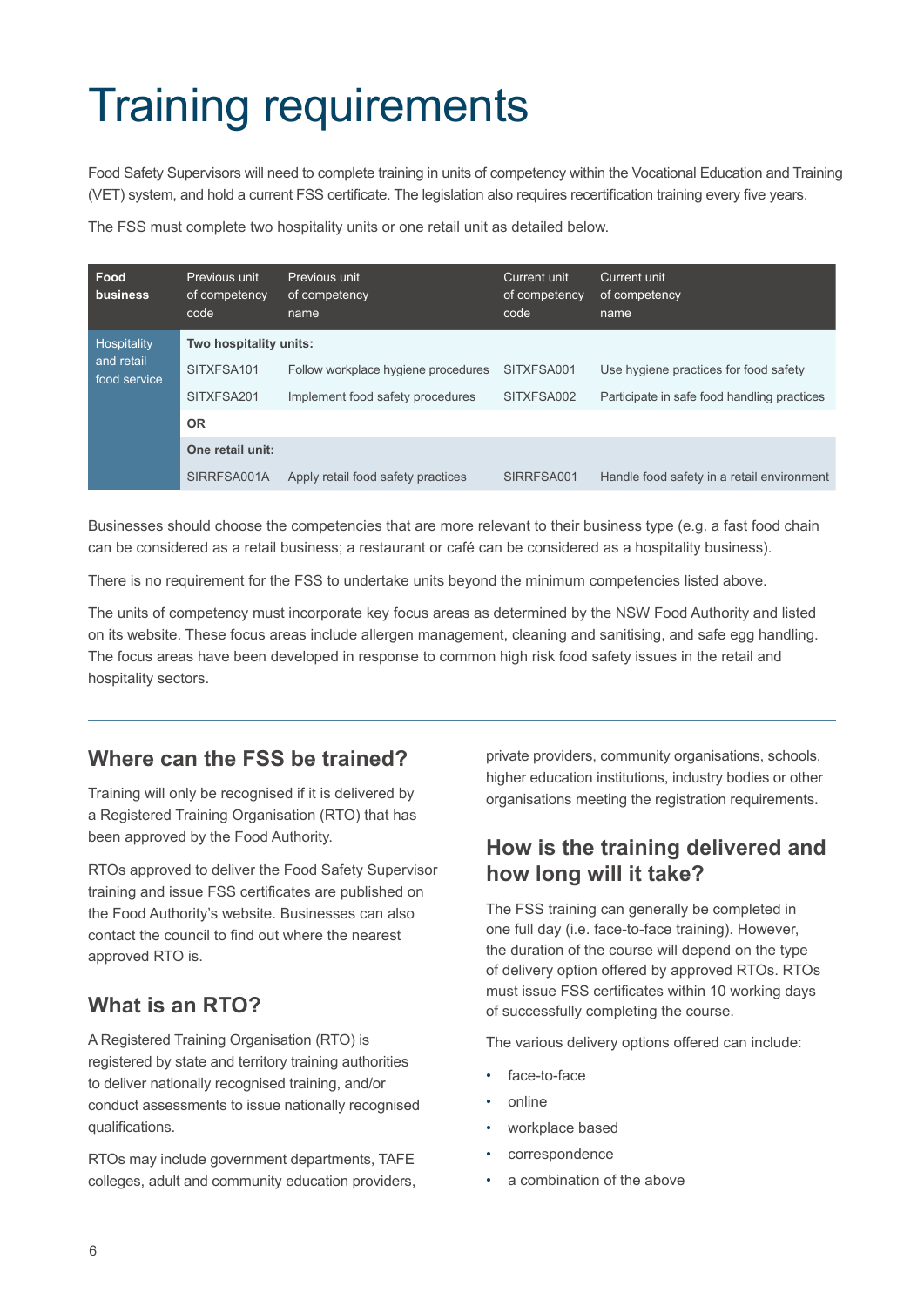There are options available for people where English is not their first language. Businesses should contact RTOs to find out what services they provide, and source the most suitable training option for their needs.

### **How much will training cost?**

Training course costs are set by individual RTOs. RTOs will issue the FSS certificates and cannot charge more than \$30 for it.

### **How is FSS training different to general food safety skills and knowledge training?**

It is a mandatory requirement for all food handlers to have general food handling skills and knowledge appropriate to their role in the business. This is specified in the Food Standards Code.

The FSS training is referred to as 'accredited' training as it is tied to qualifications within the nationally recognised Vocational Education and Training (VET) system.

The FSS training is an additional requirement for at least one person in certain hospitality and retail food service businesses. It does not replace the current mandatory general food handler skills and knowledge requirements for all food handlers.

The NSW FSS requires the national units of competency incorporate the supplementary key focus areas over and above the FSS requirements in other states (Queensland and Victoria).

### **Will previous training be recognised?**

The Food Authority may also recognise people who have attained these units of competency within a period of five years from the date of application. These people can apply to the Food Authority for an FSS certificate. If eligible for the certificate, they will not have to redo the training. See the Food Authority's website to determine if you are eligible.

Persons eligible for an FSS certificate due to previous training must submit an FSS certificate request form, together with a certified copy of their Statement of Attainment and \$30 payment, to the Food Authority. FSS certificate request forms can be downloaded from the Food Authority's website or obtained by contacting the Food Authority's Helpline.

## **Summary** of roles

### Role of businesses

Appoint at least one trained FSS per premises (or per business for mobile caterers).

Ensure the FSS obtains an FSS certificate (by completing FSS training or by submitting an FSS certificate request form).

Keep a copy of the FSS certificate on the premises at all times.

Ensure the FSS certificate is valid (ie no more than five years old).

### Role of local councils

Upon routine inspections of food businesses authorised officers can ask to see a copy of the FSS certificate.

### Role of RTOs

Be approved by the NSW Food Authority to deliver FSS training and issue Food Safety Supervisor certificates.

Comply with the Food Authority's conditions of approval.